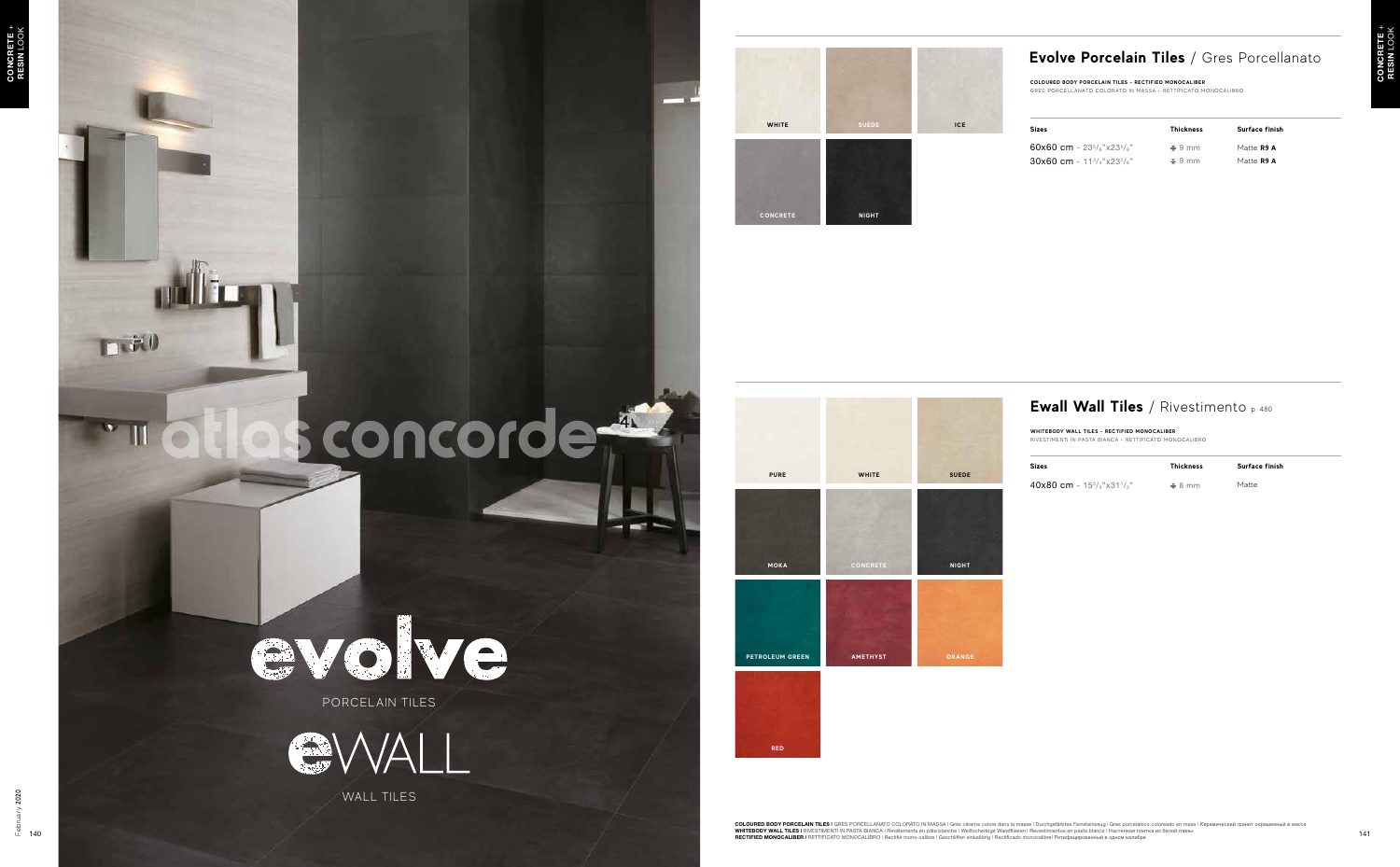

60x60 cm 235/8"x235/8" AJ9F Evolve Ice 60 AJ9I Evolve Concrete 60 AJ9W Evolve Night 60 AJ9E Evolve White 60 AJ9H Evolve Suede 60

30x60 cm 113/4"x235/8" DØ68 Evolve Ice 30x60 DØ7Ø Evolve Concrete 30x60 DØ72 Evolve Night 30x60 DØ67 Evolve White 30x60 DØ69 Evolve Suede 30x60

**d** <del>∄</del> 9 mm





**HEAVY TRAFFIC**

**H MATTE SURFACE** / SUPERFICIE MATT **R9**

**A**







## **Evolve Porcelain Tiles** / Gres Porcellanato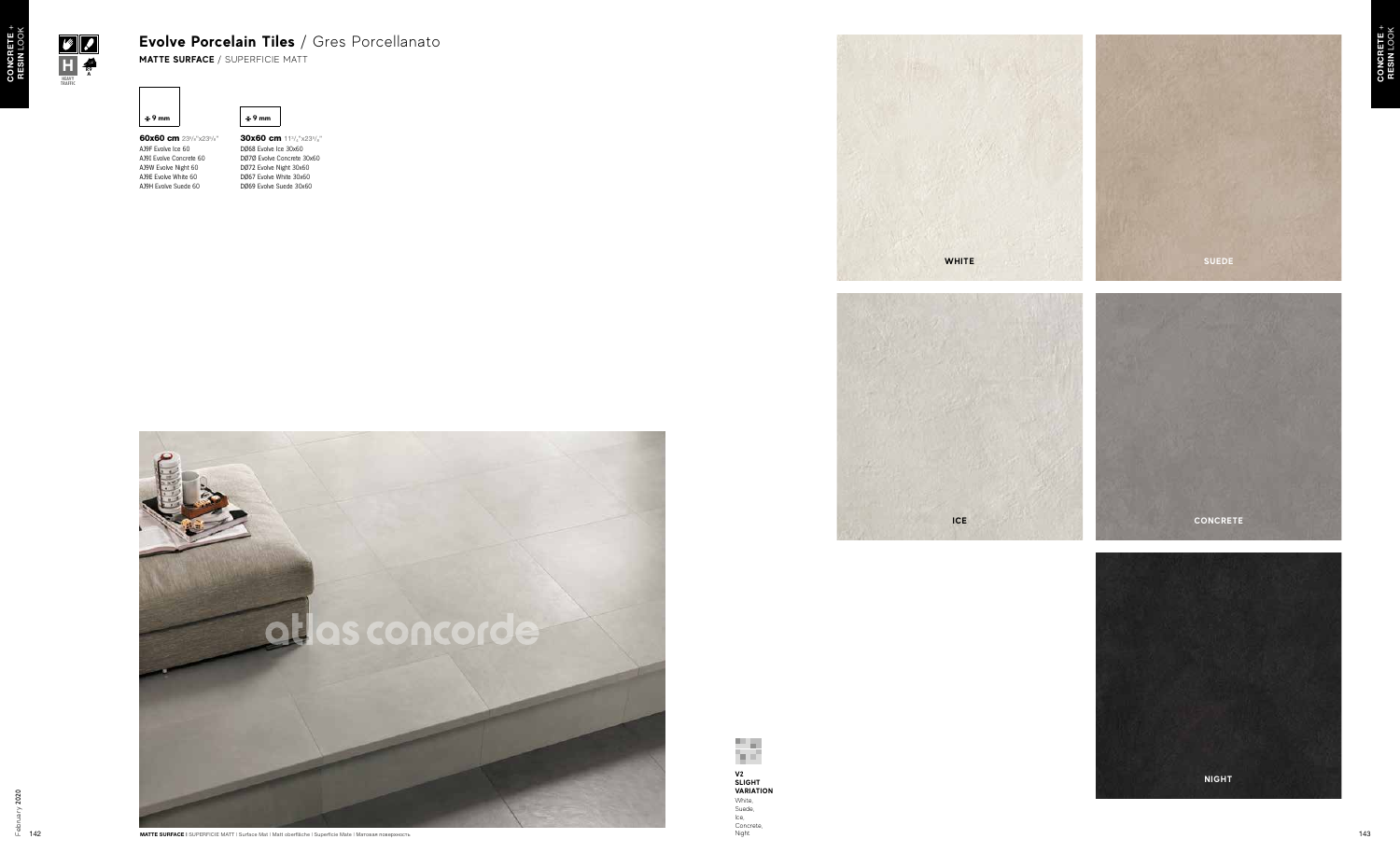| dino *<br>0x60 | Scalino*<br>33x60 - 13"x23 <sup>5</sup> /s" | Scalino Angolare *<br>33x33 |      | Battiscopa Sag. Scala<br>$7,2x30 - 2^7/s''x11^3/z''$ |  |
|----------------|---------------------------------------------|-----------------------------|------|------------------------------------------------------|--|
| $"x23^5/s"$    |                                             | 13"x13"                     | DX * | $SX*$                                                |  |
| NGU            | ANG3                                        | ANHB                        | ANGC | ANGK                                                 |  |
| <b>NGV</b>     | ANG4                                        | ANHC                        | ANGD | ANGL                                                 |  |
| <b>NGW</b>     | ANG5                                        | ANHD                        | ANGE | ANGM                                                 |  |
| <b>NGX</b>     | ANG8                                        | ANHE                        | ANGF | ANGN                                                 |  |
| NGØ            | ANG7                                        | ANHG                        | ANGH | ANGQ                                                 |  |
|                |                                             |                             |      |                                                      |  |





**DECOR RANGE** / GAMMA DECORI

### **Evolve Porcelain Tiles** / Gres Porcellanato

**TRIM TILES** / PEZZI SPECIALI